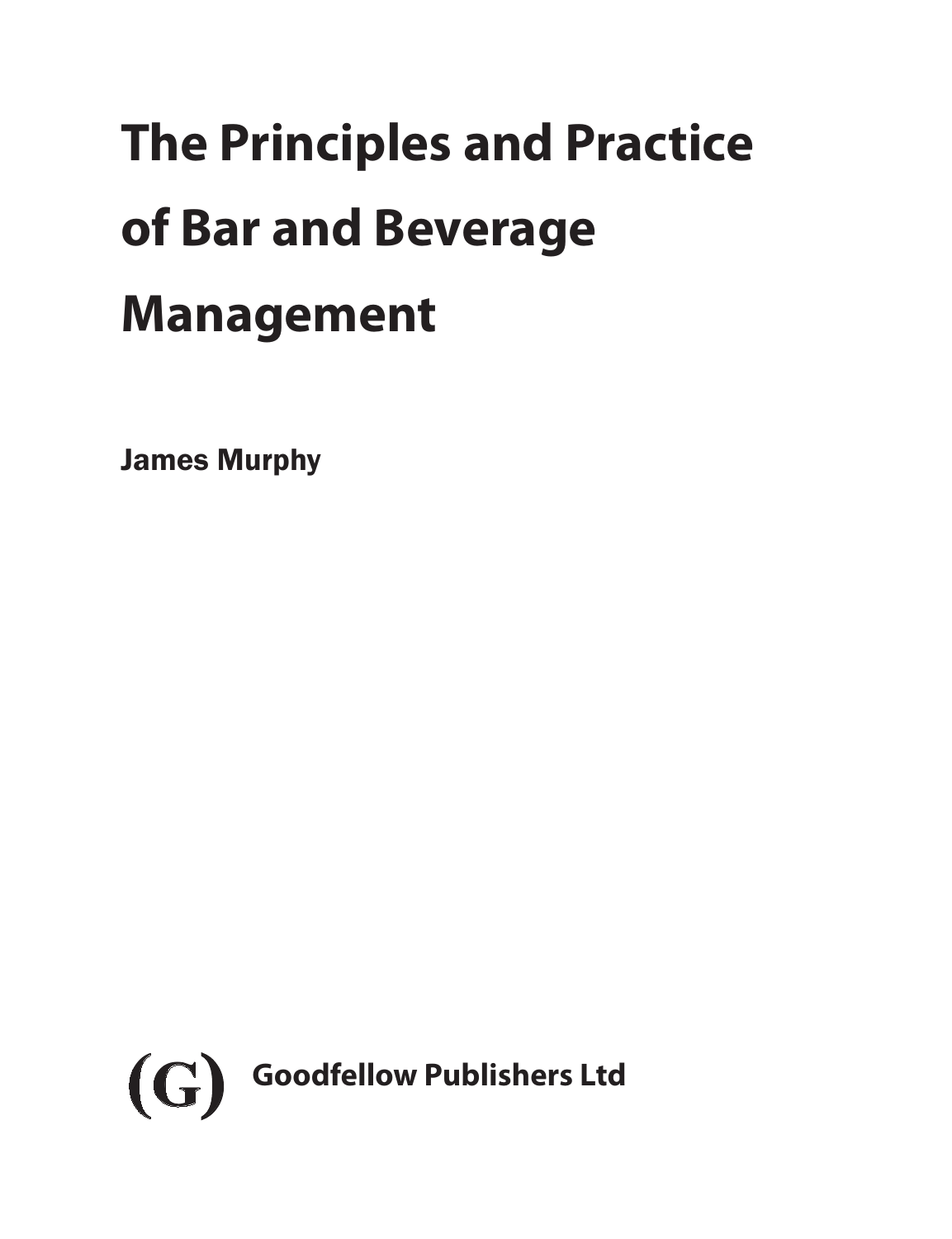<span id="page-1-0"></span>Published by Goodfellow Publishers Limited, Woodeaton, Oxford, OX3 9TJ **(G)** http://www.goodfellowpublishers.com

British Library Cataloguing in Publication Data: a catalogue record for this title is available from the British Library.

Library of Congress Catalog Card Number: on file.

ISBN: 978-1-908999-38-2

Copyright © James Murphy, 2013

All rights reserved. The text of this publication, or any part thereof, may not be reproduced or transmitted in any form or by any means, electronic or mechanical, including photocopying, recording, storage in an information retrieval system, or otherwise, without prior permission of the publisher or under licence from the Copyright Licensing Agency Limited. Further details of such licences (for reprographic reproduction) may be obtained from the Copyright Licensing Agency Limited, of Saffron House, 6–10 Kirby Street, London EC1N 8TS.

All trademarks used herein are the property of their respective owners, The use of trademarks or brand names in this text does not imply any affiliation with or endorsement of this book by such owners.

 $\bigcirc$  Design and typesetting by P.K. McBride, www.macbride.org.uk

Cover design by Cylinder, www.cylindermedia.com

### *Dedication*

To my friends and colleagues of the International Bartenders Association (IBA) and the Dublin Institute of Technology (DIT) who have supported and believed in me throughout my industry and academic career to date. Please accept this dedication as a small token of my deep appreciation.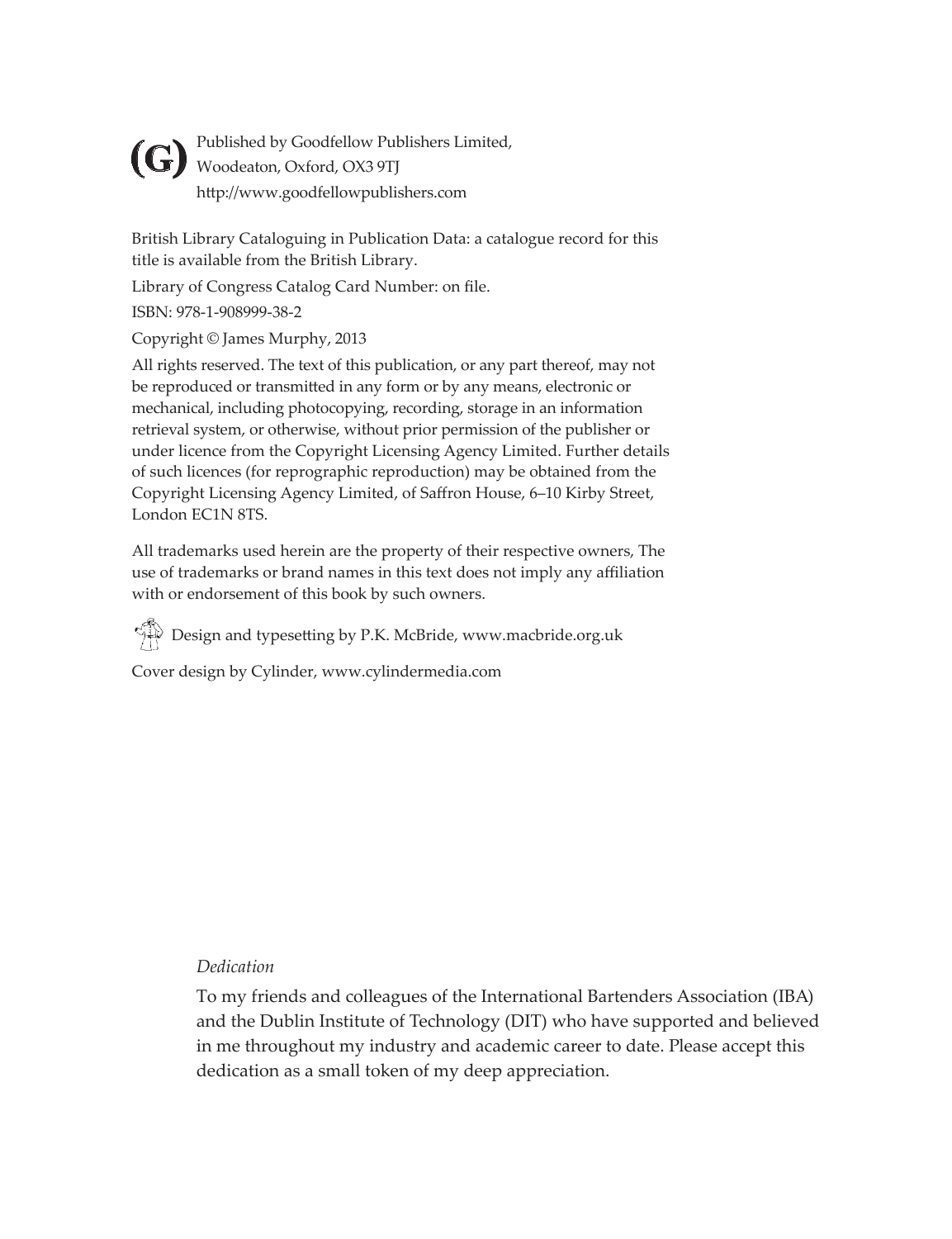## <span id="page-2-0"></span>**Contents**

| Acknowledgements |                                                      | X              |
|------------------|------------------------------------------------------|----------------|
| 1                | The Development of Bars                              | 1              |
| 1.1              | Introduction                                         | 1              |
| 1.2              | A brief history of bars and alcoholic beverages      | $\overline{2}$ |
| 1.3              | Development of bars                                  | 10             |
| 1.4              | Modern Bar design, layout and location               | 13             |
| 1.5              | Ownership types - pubs and bars                      | 17             |
| 1.6              | Legal aspects affecting beverage businesses          | 19             |
| 1.7              | The modern pub experience                            | 19             |
| $\overline{2}$   | The Role of the Bartender                            | 22             |
| 2.1              | Introduction                                         | 22             |
| 2.2              | Roles of the bartender                               | 23             |
| 2.3              | Best practice procedures                             | 25             |
| 2.4              | Job description                                      | 27             |
| 2.5              | Other beverage service personnel                     | 29             |
| 2.6              | Cultural appreciation                                | 32             |
| 3                | <b>Bar and Service Equipment</b>                     | 33             |
| 3.1              | Introduction                                         | 33             |
| 3.2              | Bar area - large equipment                           | 33             |
| 3.3              | Bar area - small equipment and utensils              | 39             |
| 3.4              | Glassware                                            | 46             |
| 3.5              | Food service equipment                               | 49             |
| 4                | <b>Serving Alcoholic and Non-Alcoholic Beverages</b> | 54             |
| 4.1              | Beverage service procedures                          | 54             |
| 4.2              | Responsible service of alcohol                       | 62             |
| 4.3              | Beverage service and the law                         | 62             |
| 4.4              | Alcohol's role in modern society                     | 63             |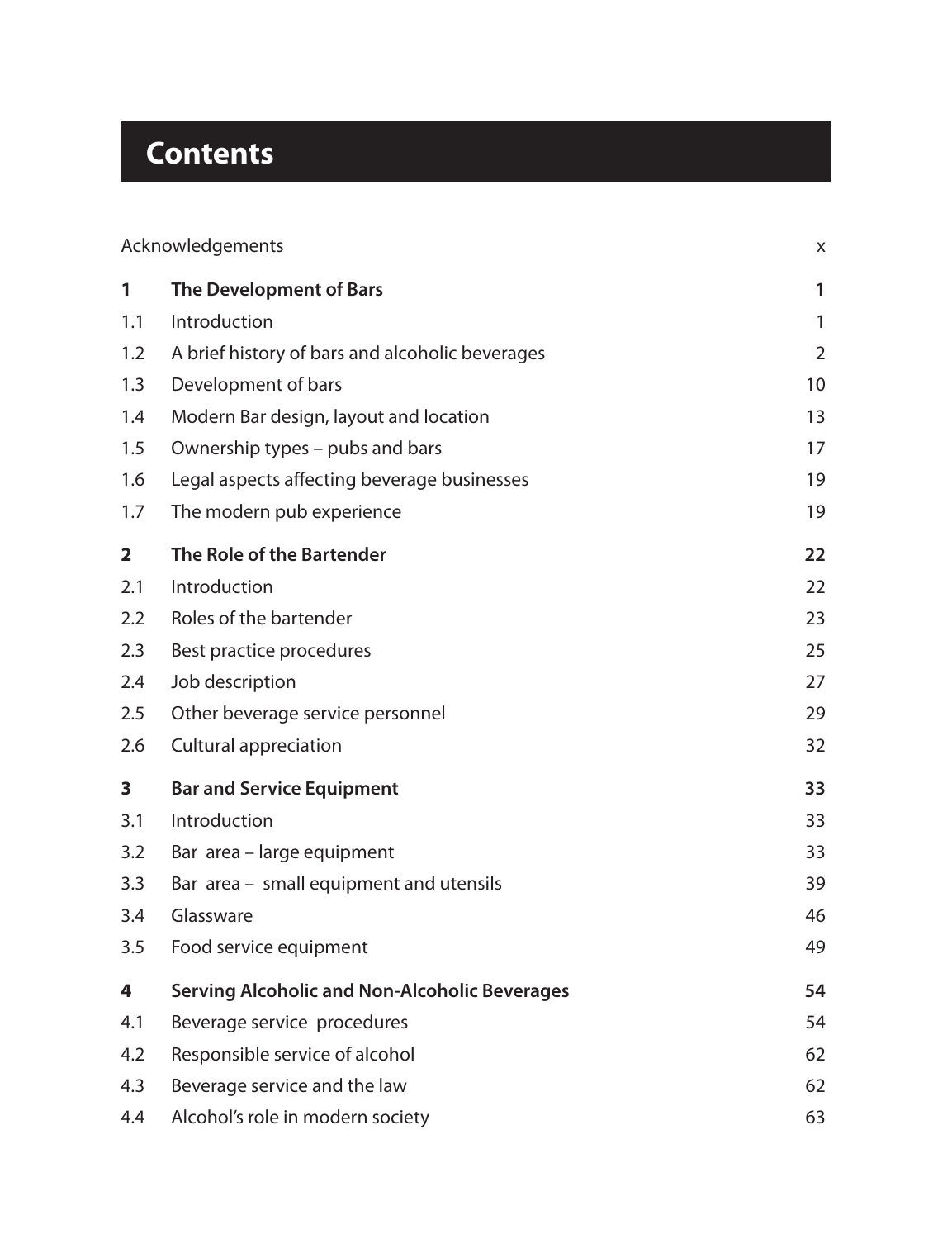<span id="page-3-0"></span>

| 4.5  | Recommended safe levels of consumption                         | 63  |
|------|----------------------------------------------------------------|-----|
| 4.6  | The body and alcohol                                           | 65  |
| 4.7  | Management responsibilities in beverage staff training         | 66  |
| 4.8  | Preventing quest intoxication and identifying over-consumption | 67  |
| 4.9  | Delaying or suspending service                                 | 69  |
| 4.10 | The hangover                                                   | 71  |
| 5    | <b>Serving Food</b>                                            | 73  |
| 5.1  | Introduction                                                   | 73  |
| 5.2  | Food service in bars                                           | 74  |
| 5.3  | Food menus                                                     | 75  |
| 5.4  | Standardized recipes for food                                  | 79  |
| 5.5  | <b>Customer satisfaction</b>                                   | 80  |
| 5.6  | Food service procedures                                        | 85  |
| 6    | <b>Customer Care in Bar Operations</b>                         | 91  |
| 6.1  | Introduction                                                   | 91  |
| 6.2  | Customer care                                                  | 91  |
| 6.3  | Making the difference                                          | 92  |
| 6.4  | Creating first impressions                                     | 93  |
| 6.5  | Customer care encounters                                       | 94  |
| 6.6  | Cultural diversity and intercultural awareness                 | 96  |
| 6.7  | Understanding culture                                          | 97  |
| 6.8  | Intercultural communications                                   | 98  |
| 6.9  | Implementing an action plan for bars                           | 99  |
| 6.10 | Cultural influences on food offerings                          | 101 |
| 7    | Health, Safety and Security in the Bar                         | 104 |
| 7.1  | Introduction                                                   | 104 |
| 7.2  | Rationale for food safety                                      | 105 |
| 7.3  | The bar layout                                                 | 106 |
| 7.4  | Steps critical to food safety and hygiene                      | 107 |
| 7.5  | Personal hygiene                                               | 112 |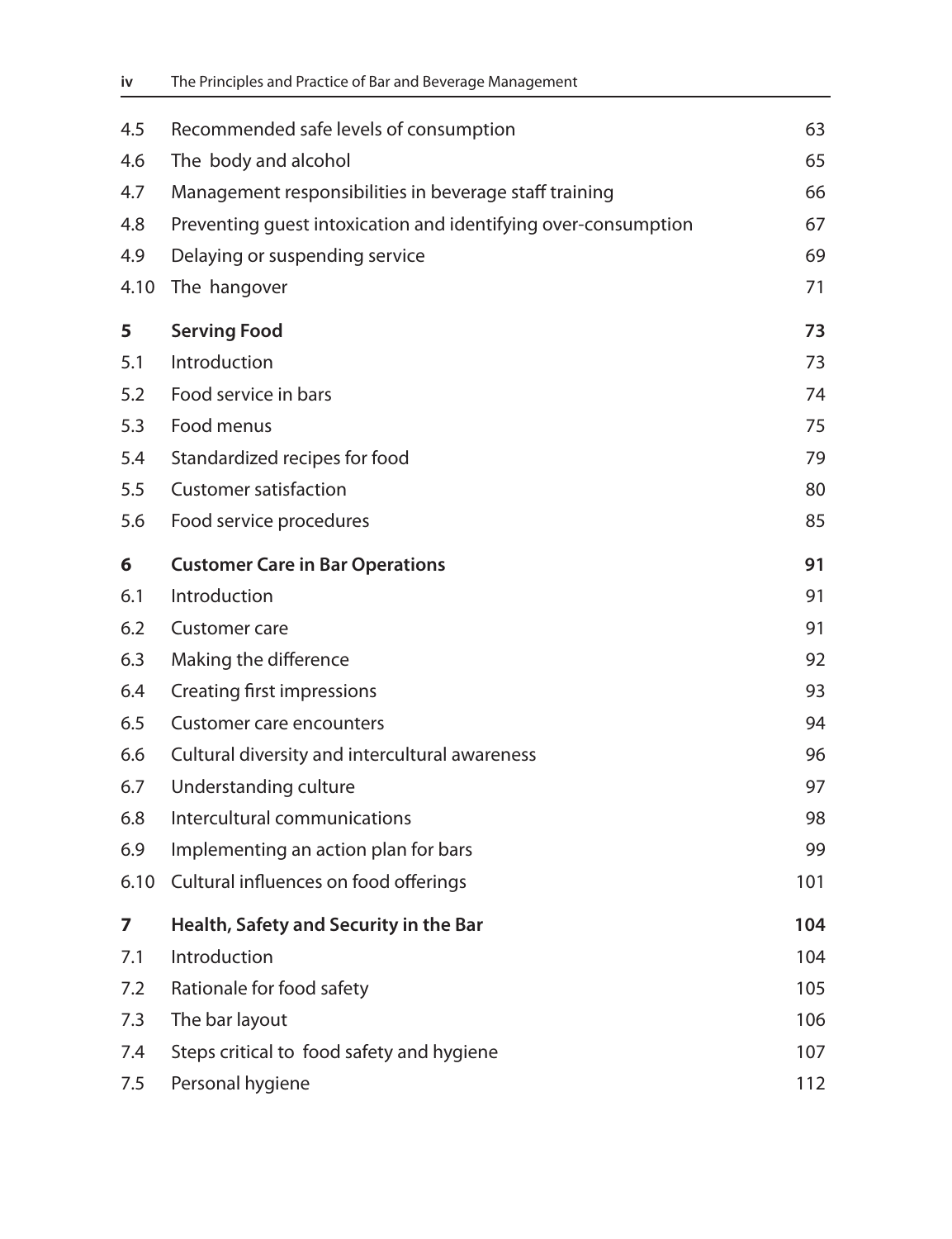<span id="page-4-0"></span>

| 7.5  | Labelling of foods                                            | 115 |
|------|---------------------------------------------------------------|-----|
| 7.6  | Health and Safety                                             | 116 |
| 7.7  | Identifying the hazards to reduce risks                       | 118 |
| 7.8  | Conflict and violence in bars                                 | 122 |
| 7.9  | Principle areas to protect                                    | 126 |
| 7.10 | The role of hosts and private security in bars                | 127 |
| 7.11 | Insurance cover                                               | 128 |
| 7.12 | Cellar safety management                                      | 131 |
|      | 7.13 Waste management                                         | 136 |
| 7.14 | Performing a waste audit                                      | 138 |
| 7.15 | Reduce and reuse – techniques for bars and restaurants        | 139 |
| 7.16 | Waste management programs (WMP) and energy saving innovations | 142 |
| 8    | <b>Handling Cash and Payments in Bars</b>                     | 146 |
| 8.1  | Introduction                                                  | 146 |
| 8.2  | Payment systems used in the bar                               | 146 |
| 8.3  | Procedures and controls for receiving payments in the bar     | 151 |
| 8.4  | Cash counting, floats and cash drawers                        | 155 |
| 8.5  | Fraudulent and dishonest activities                           | 158 |
| 9    | <b>Sales and Marketing</b>                                    | 163 |
| 9.1  | Introduction                                                  | 163 |
| 9.2  | The changing marketplace for bars                             | 163 |
| 9.3  | Marketing opportunities and strategies                        | 164 |
| 9.4  | Positioning for competitive advantage                         | 166 |
| 9.5  | The mix for your marketing strategy                           | 167 |
| 9.6  | Sales in the bar                                              | 175 |
| 9.7  | Food costings                                                 | 177 |
| 9.8  | Control and calculation of costs to achieve profit margins    | 179 |
| 9.9  | The mystery shopper                                           | 181 |
| 9.10 | Loyalty schemes                                               | 182 |
| 9.11 | Social media                                                  | 186 |
| 9.12 | QR codes for marketing                                        | 188 |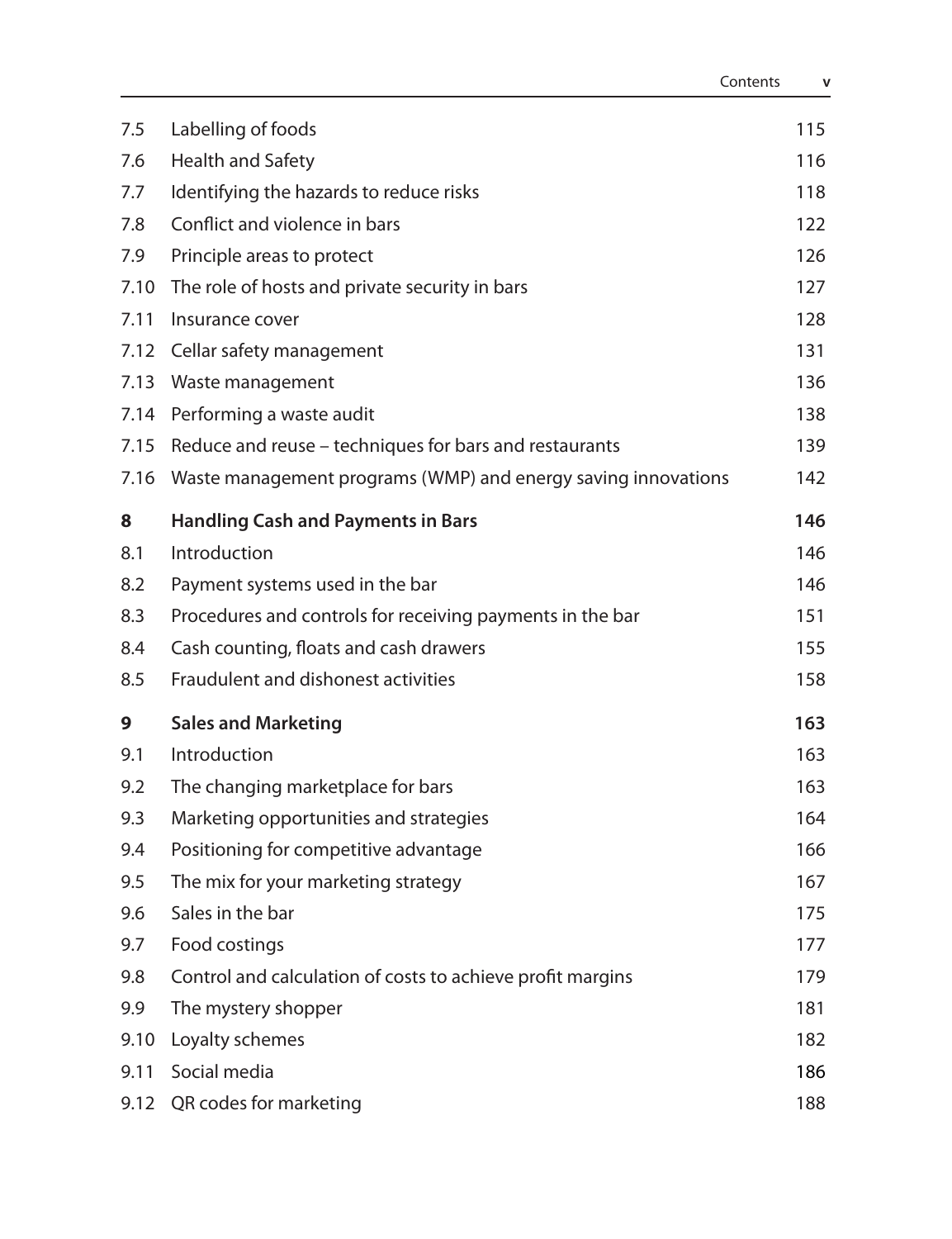<span id="page-5-0"></span>

| 10                                                                  | <b>Beverage Control Systems</b>                              | 190 |
|---------------------------------------------------------------------|--------------------------------------------------------------|-----|
| 10.1                                                                | Introduction                                                 | 190 |
| 10.2                                                                | Managing costs and revenue to make profits                   | 190 |
| 10.3                                                                | Policies for pricing                                         | 198 |
|                                                                     | 10.4 Stock control                                           | 200 |
| 10.5                                                                | Receiving, checking, storing and issuing controls            | 203 |
|                                                                     | 10.6 System of bar books                                     | 207 |
|                                                                     | 10.7 Cellar management                                       | 210 |
|                                                                     | 10.8 Control of possible losses in the bar                   | 212 |
|                                                                     | 10.9 Controls for beverage production                        | 213 |
|                                                                     | 10.10 Point-of-sale systems for stock and beverage control   | 214 |
|                                                                     | <b>Appendices</b>                                            | 216 |
|                                                                     | Appendix I: I am your customer                               | 216 |
| Appendix II: Food safety training – supervision and instruction     |                                                              | 217 |
| Appendix III: The mystery shopper diagnostic auditing tool for bars |                                                              | 220 |
|                                                                     | Appendix IV: Conversion tables for food and beverage control | 222 |
|                                                                     | <b>Bibliography</b>                                          | 225 |
|                                                                     | <b>Index</b>                                                 | 237 |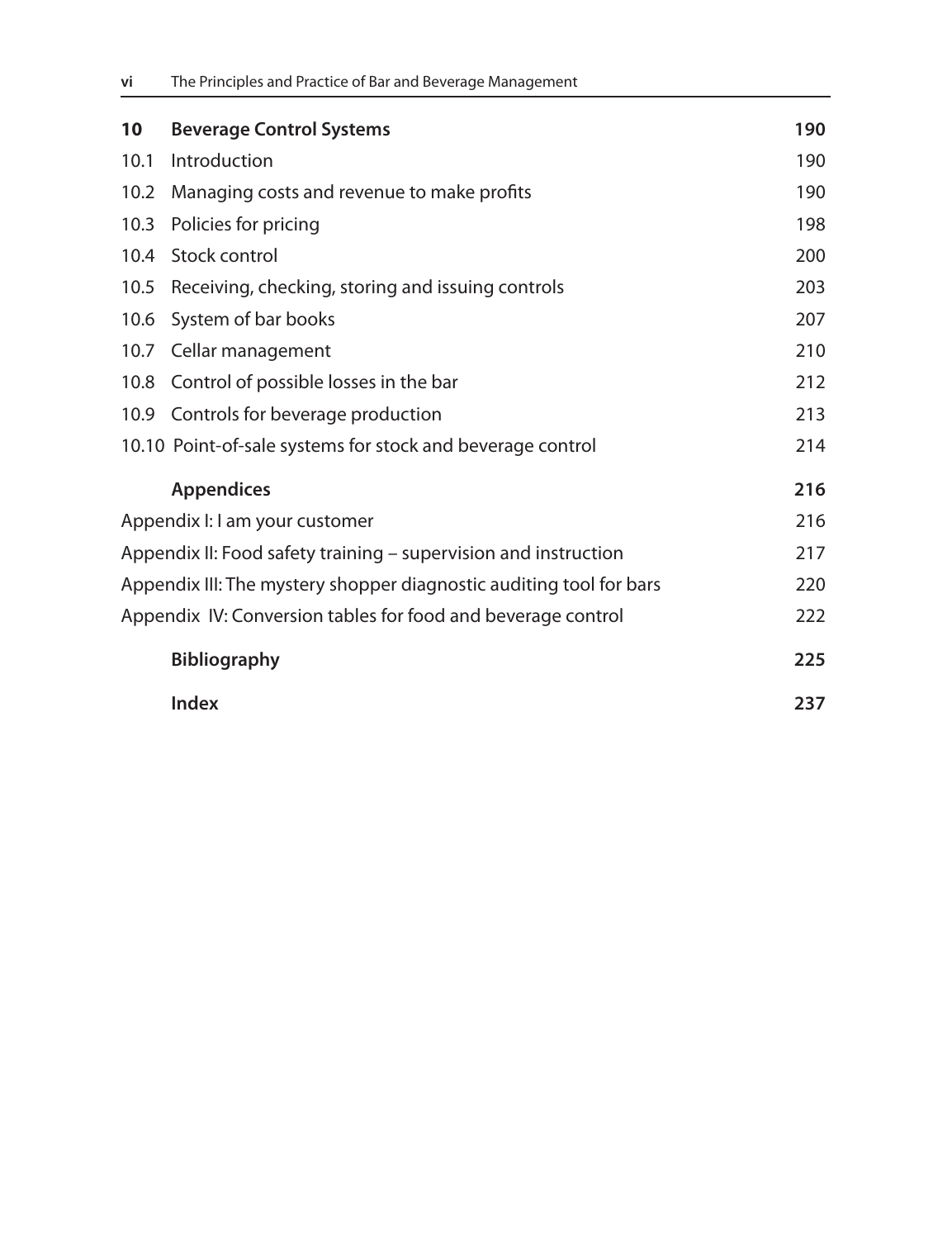## <span id="page-6-0"></span>**Preface**

*Principles and Practices of Bar & Beverage Management* has been designed to explain the complexities of managing modern bars, for students and/or those working on a variety of educational programmes in bar and beverage management, and for practicing bar and beverage managers, industry practitioners, in-house trainers and staff members who may wish to formalize and update their knowledge and skills in this area. The purpose of this book is to examine the wide range of subjects that come within the orbit of operational bar and beverage management and to relate these to the wider bar industry, irrespective of the style or size of the bar.

#### **The bar and beverage industry today**

The bar and beverage sector worldwide has undergone considerable change in recent years as consumer expectations have changed. A pub visit can be now all about having that one special night out, once a week or twice a month, in which the bar owner and their staff members are required to provide an integrated social experience. This experience must contain the tangible elements of the products, for example food, drinks, entertainment, and the intangible elements such as the service, atmosphere, mood and value for money.

Consumers are more widely travelled now and are more aware of international foods, flavours and styles of preparation and service. Customers expect the latest hot and cold beverages to be offered and served in a professional and engaging fashion. Pubs are driving business through involvement activities which include cocktail making or cooking classes, where customers can prepare their own tasty cocktails and snacks under supervision, plus tutored wine, distilled sprits and beer tasting sessions, carried out by staff members or guest presenters who are knowledgeable, efficient and friendly.

The economic, social and technological environments in which bars function has also changed to meet these challenges. Bars are adopting marketing techniques and technology to understand the competition and to target consumers in promoting their products and services. Recent legislative changes at national and international levels, and the subsequent high costs of accidents (including costs relating to litigation and compensation) have placed serious legal implications on bar owners and on their staff members to be aware of their responsibilities in relation to food safety, the responsible service of alcohol and security. Poor standards in these areas place customers and staff at risk of serious injury if not death. Bar owners must ensure, if necessary by enforcement, that all their staff members follow proper safety and security standards.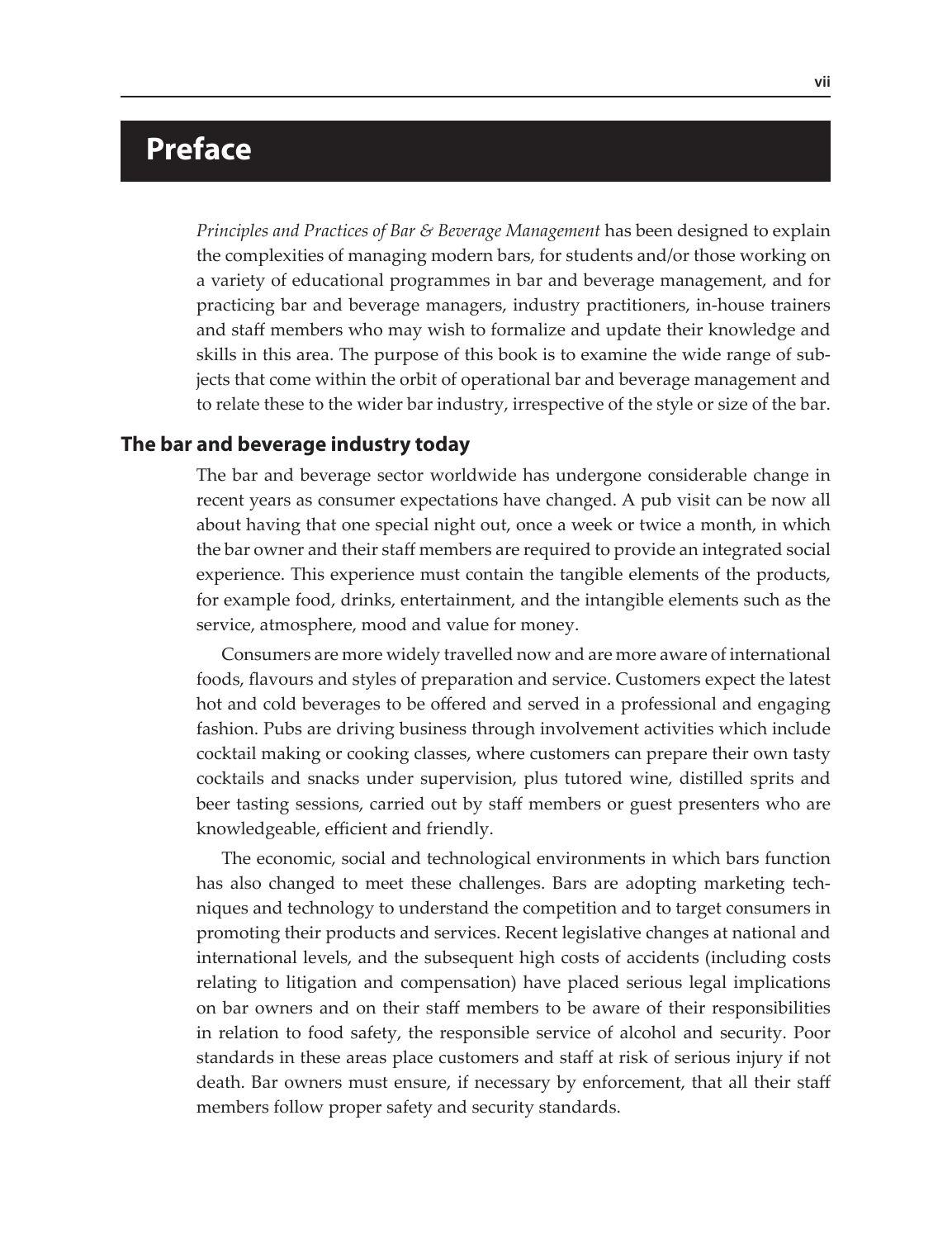<span id="page-7-0"></span>The traditional image of the bar as an owner-managed pub premises is changing, the sector now also incorporates bars within hotels, restaurants, micro breweries, night clubs, leisure, theatre and transport complexes. Owners and managers must now operate more effectively with flexible work practices to manage their diverse workforces and operational systems for business success.

#### **Overview of the book**

The chapters are each structured with specific learning aims and objectives, comprehensive indicative content, tables, illustrations and models of the significant issues surrounding the topic areas. Chapter 1 provides an overview of the origins and development of beverages and bars. It also outlines the issues involved in the design, location, ownership types, legal aspects and innovative practices currently adopted by bar owners to create the modern pub experience.

The next five chapters cover practical aspects of work in the bar. Chapter 2 highlights the role and professional duties of the modern day bartender and the organization of other beverage service personal in the bar. Chapter 3 provides a foundation knowledge of the identity, description and appropriate use of bar and food service equipment. The service of all types of beverages and the knowledge regarding how to serve them professionally and responsibly are explored in Chapter 4. The key elements involved in serving food and creating good food experiences in the bar are covered in Chapter 5. Chapter 6 considers the application of customer care skills and techniques when serving food and drinks, and also identifies the importance of culture and its influence on food offerings in the bar.

The final four chapters provide a deeper focus on the supervisory and management aspects involved in running a bar. Health, safety and security issues in the bar are explored in Chapter 7; this chapter also details techniques used to manage waste and energy in bars before considering the handling of cash and payment systems in Chapter 8. The areas central to the marketing and sales of products and services offered in bars are examined in Chapter 9, where the influence of loyalty schemes, social media and the use of QR codes are also considered. The key management issues are covered in Chapter 10, which deals with beverage control, identifies the major planning areas used to manage costs and revenue for generating profits and establishes the documentation and standard operating procedures for beverage control in your bar. The chapter also outlines the importance of stock control, and looks at the management tools used for controlling stock and the technological (POS) systems which interface with the stock, and the purchasing and ordering systems used to track sales and revenue in your bar.

It is against the background of these challenges that this book has been designed, to support learners as part of their broader based requirements in the bar, restaurant, hospitality, food and beverage and culinary management fields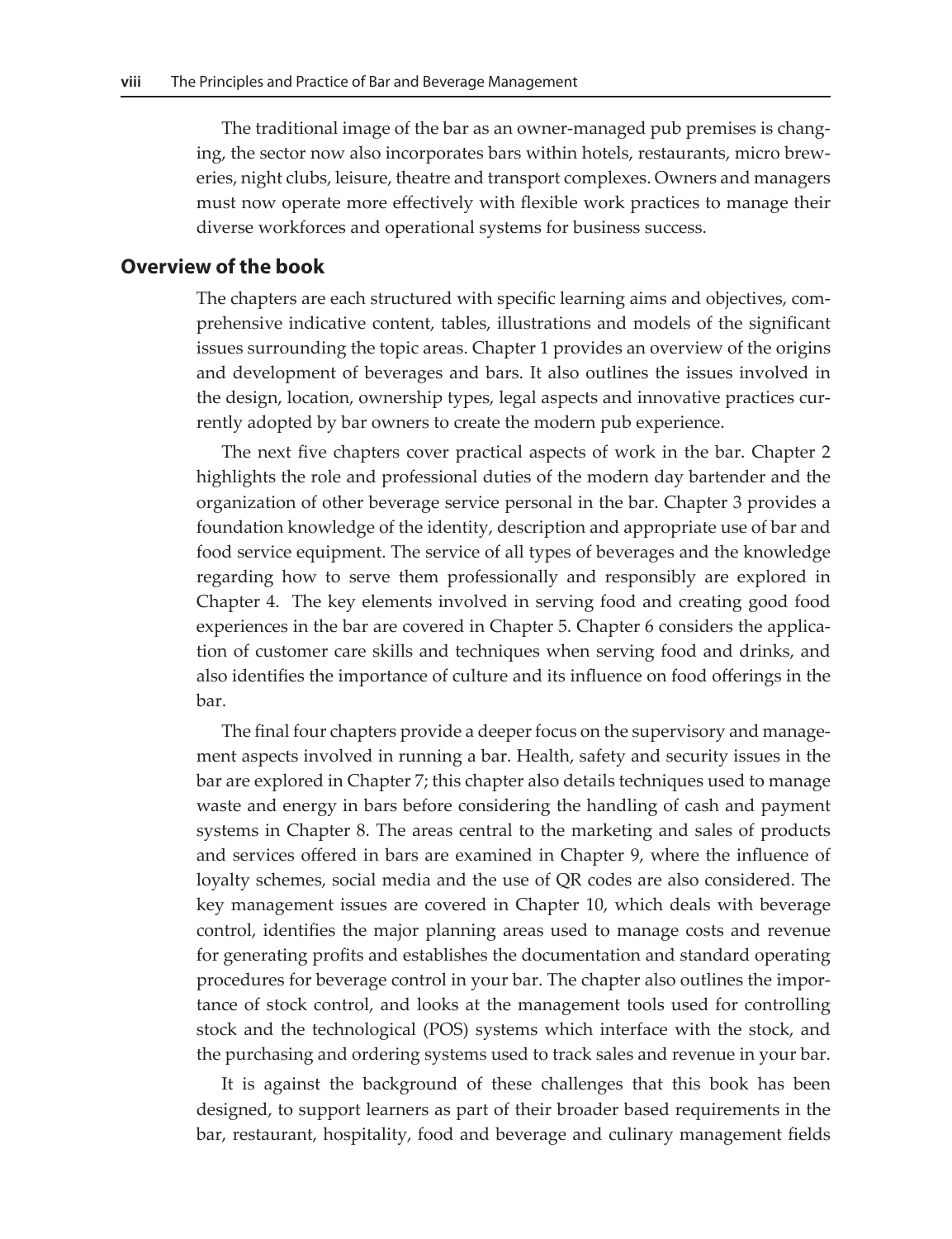<span id="page-8-0"></span>of study. The book is also designed as a primary reference source in meeting the professional skills development needs of learners aspiring to a career in bar management. The chapters are each structured with an overview, specific learning aims and objectives, comprehensive indicative content, with contains relevant tables, illustrations and models of the significant issues surrounding the topic area, plus suggested Internet and visual resources to support the reader.

I hope that you enjoy reading, consulting and adopting the principles and best practices highlighted in this publication as we enter the 21st century. *Principles and Practices of Bar and Beverage Management* is dedicated to raising the standards and profile of the pub and bar industry worldwide and to remind consumers of the excellent service and quality that exists within this industry today.

James Murphy, MSc (Hosp Mgt), MA(H.Ed), Mgt Dip.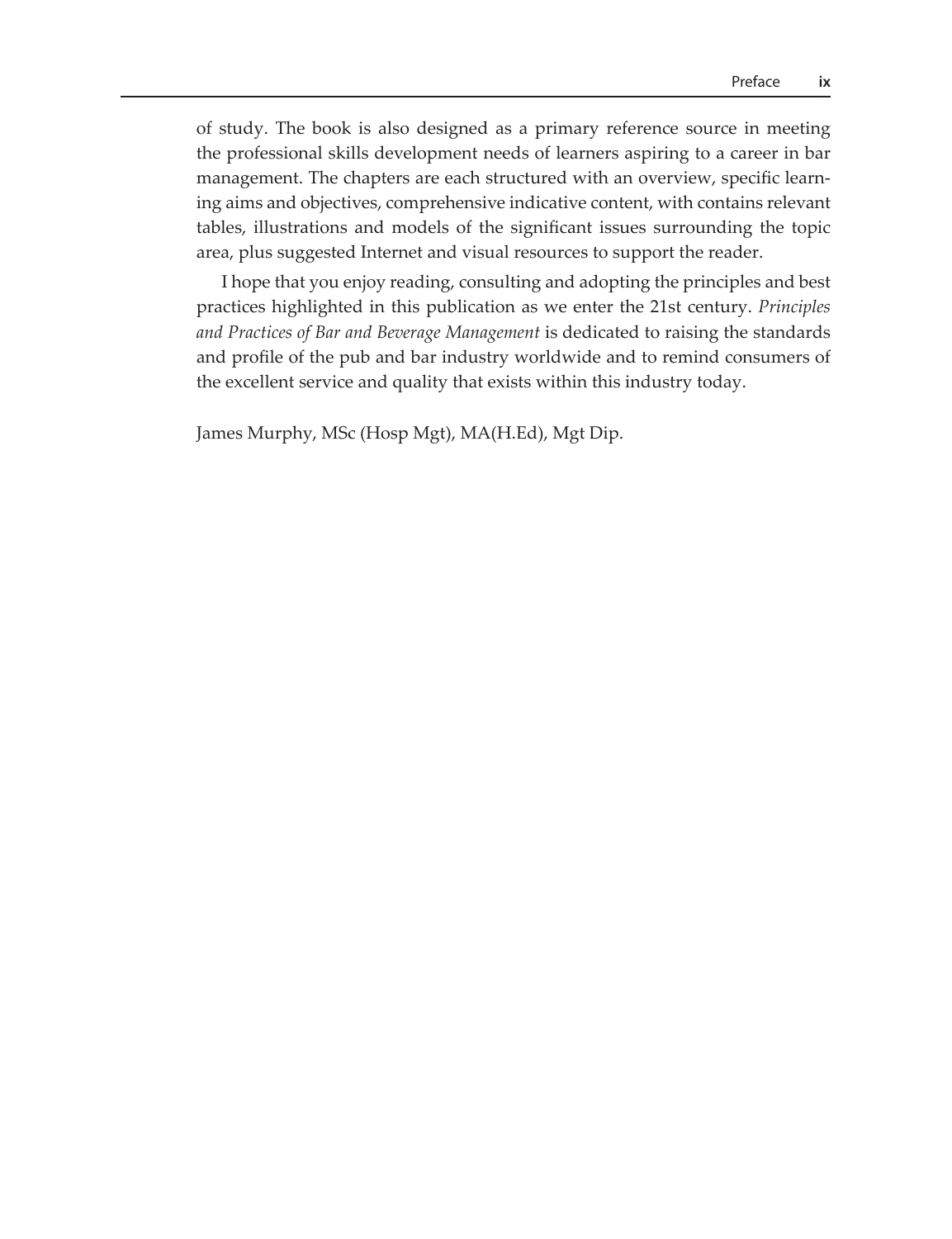## <span id="page-9-0"></span>**Acknowledgements**

If I was to mention everyone who had assisted me in the compilation of this book then another publication would be required to include them all. So please accept a warm and affectionate thanks to all those special people, with my apologies to anyone I may have inadvertently omitted. I would however like to express my thanks in particular to:

- The incredibly hard working team at Goodfellows Publishing for their support in the development of this book especially Sally North and Tim Goodfellow.
- The trade, industry associations, government and public service bodies around the world whose collective work helps to consistently raise the standards, safety and sustainability of the bar industry.
- The international, national and local food and drinks companies for their research and innovation in bringing new products and services which enhance the bar industry and for their collective sponsorship of awards and scholarships which help to recognise excellence in the bar, its managers and the staff members worldwide.
- My academic colleagues whose support, advice and encouragement has helped me realise that I could develop this book for everyone interested in managing or owning bars and the wider drinks world.
- The authors listed in the reference, bibliography, web and visual resources sections of this publication whose help with research or in the areas of their individual specialist knowledge.
- Last but certainly not least the picture credits. The author and publishers would like to thank the following for permission to reproduce copyright illustrative material: Fig 1.1 Swampyyank: Creative Commons; Fig 1.3 Best of European Union; Fig 1.5, 1.6 Grant Sims Signs, pubsigns.co.uk; Fig 1.8 BeijingBoyce.com; Fig 3.12 2012 BarProducts.com; Fig 3.17 American Metalcraft Inc, www.amnow. com; Fig 3.19 Eric Hart: Creative Commons; Fig 3.21 www.madeinchina.com; Figs 3.22, 3.23 Agarwal Hotel Shop; Figs 5.3, 5.4 Kauf House Info, Helmut Schonwalder; Fig 7.14 urbansecuritysystems.co.uk; Figs 7.17 BOC Cellagard; Fig 7.20 Clare Casey, University of Liverpool; Fig 8.7 Alpharetta Georgia.gov; Figs 8.5, 8.8 Cashcountermachines.com; Fig 9.3 Creative commons; Fig 10.3 www.bar-stock.com, Geckofoot bar stock control systems.
- Figures 1.10, 3.1 3.8, 3.10, 3.11, 3.13 3.15, 3.18, 3.20, 4.1, 5.1, 7.10, 7.13, 7.15, 8.2, 9.2, 10.4 were photographed by James Murphy.

Every effort has been made to trace and acknowledge ownership of copyright and we will be glad to make suitable arrangements with any copyright holders whom it has not been possible to contact.